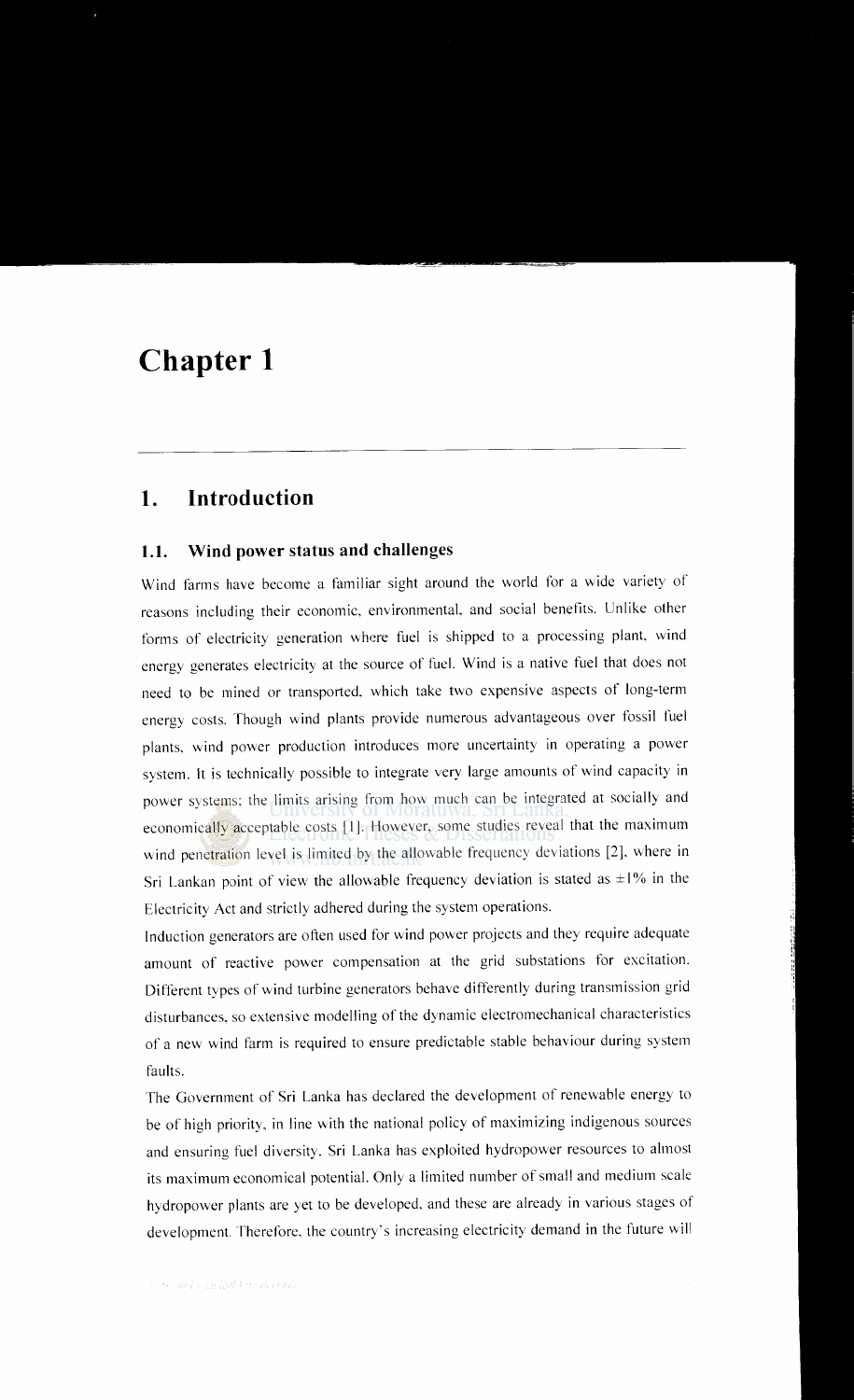have to be met with increased imports of fossil fuel. Wind is one of the promising renewable energy options available for grid connected power. A special standardized tariff for small wind power plants has been published by the Ministry of Power & Energy, Sri Lanka to encourage the development of wind power by the private sector. The extent of wind energy potential in Sri Lanka was identified during the Wind Resources Assessment Study conducted by the National Renewable Energy Laboratory of USA in 2002. The technical and economic feasibility of harnessing this resource for power generation to its maximum potential is required to be studied. The technical ability ofthe Sri Lankan Power System to absorb wind-based generation has been identified as a major concern in developing wind power.

This study is an attempt to model wind power plants around Kalpitiya area using doubly fed induction generators and analyzes the issues related to the above wind integration such as grid limitations, stability effects and voltage impacts. Adequate load flow and dynamic simulation models that are necessary to evaluate the impact on the power system due to the above wind integration will be carried out during this study.

The outcome of this study will be a figure for maximum amount of wind power. which can be integrated in to the power system around Kalpitiya area without disturbing the stability and reliability of the system. Further this study will identify the power system strengthening requirements to increase the wind power penetration level at the steady state.

#### **1.2. Background study**

#### **1.2.1. World wind picture**

At the end of year 2007, global installed capacity of wind-powered generators was 93.8 gigawatts. Wind energy is used in more than 70 countries [3]. Although wind produces around I% of worldwide electricity requirement, it accounts for approximately 19% of electricity production in Denmark, 9% in Spain and Portugal. and 6% in Germany and the Republic of Ireland [4].

World interest on wind energy increased rapidly during the past few years. 19.7GW of wind energy were added to the system during year 2007 that was 27% growth compared to the total installed capacity in year 2006 (74MW) [4].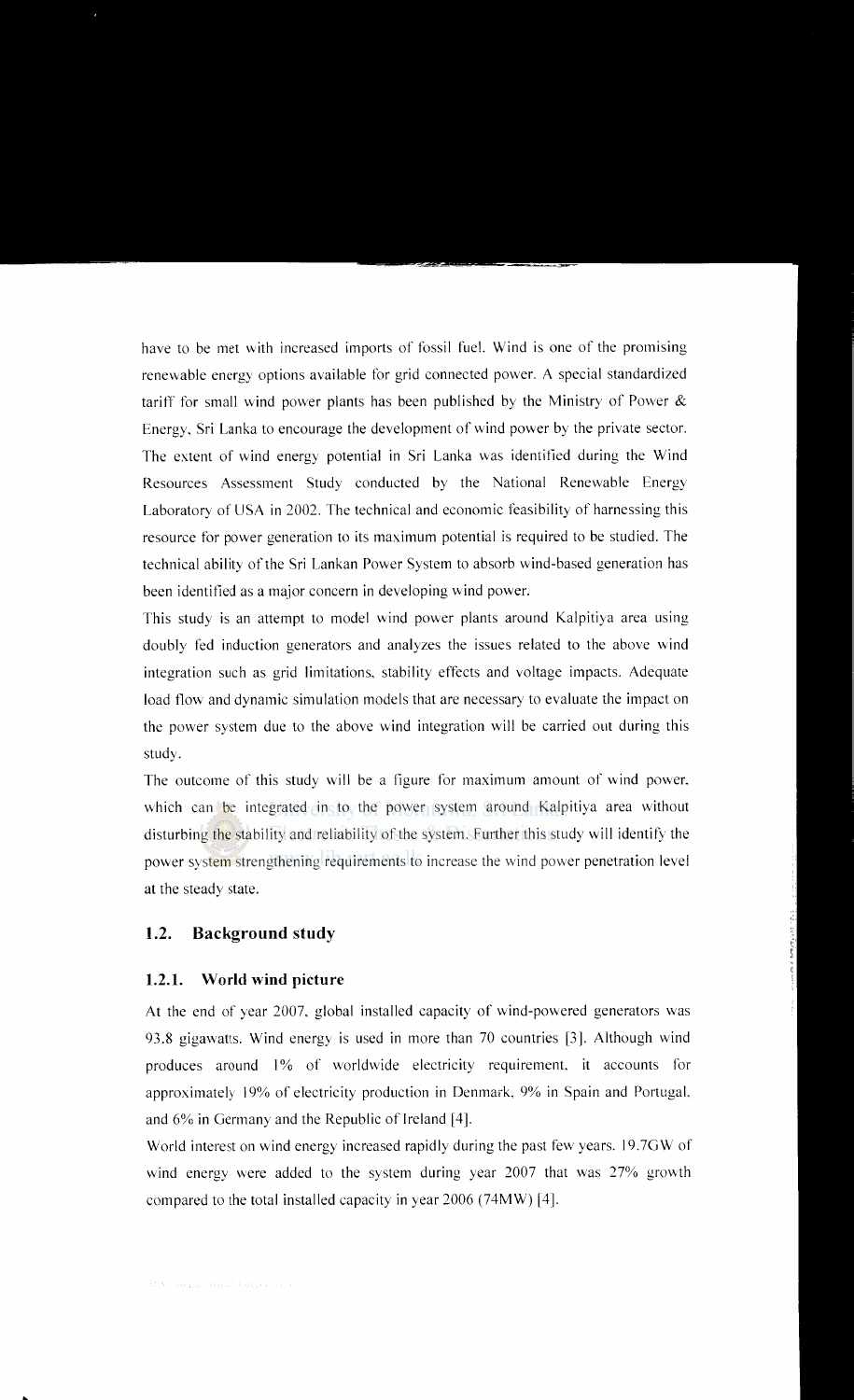The total installed wind energy capacity and prediction (1997-2010) and Worldwide Wind Energy by Continents is illustrated in figure 1.1 and figure 1.2.



Figure 1.1: Worldwide wind energy by continents



Figure 1.2: Worldwide wind energy by continents

As the power sector is encouraged in moving towards green energy concept, the existing targets for wind power anticipate a quite high penetration in many countries.

#### **1.2.2. Sri Lanka's power** system

Ceylon Electricity Board (CEB). the state owned electricity utility established in 1969 is responsible for Power Transmission and most of the Generation and Distribution of electricity in Sri Lanka. At present Sri Lanka's power system consists of CEB owned medium and large hydro power plants of 1205MW and oil-fired thermal power plants of 548 MW. In addition. oil-fired thermal power plants of 720 MW capacity connected to the national grid are operated by the Independent Power Producers. The first coal-fired power plant (300 MW) is presently under construction. Apart from the above. small power plants of 172 MW. (mainly mini hydro) owned and operated by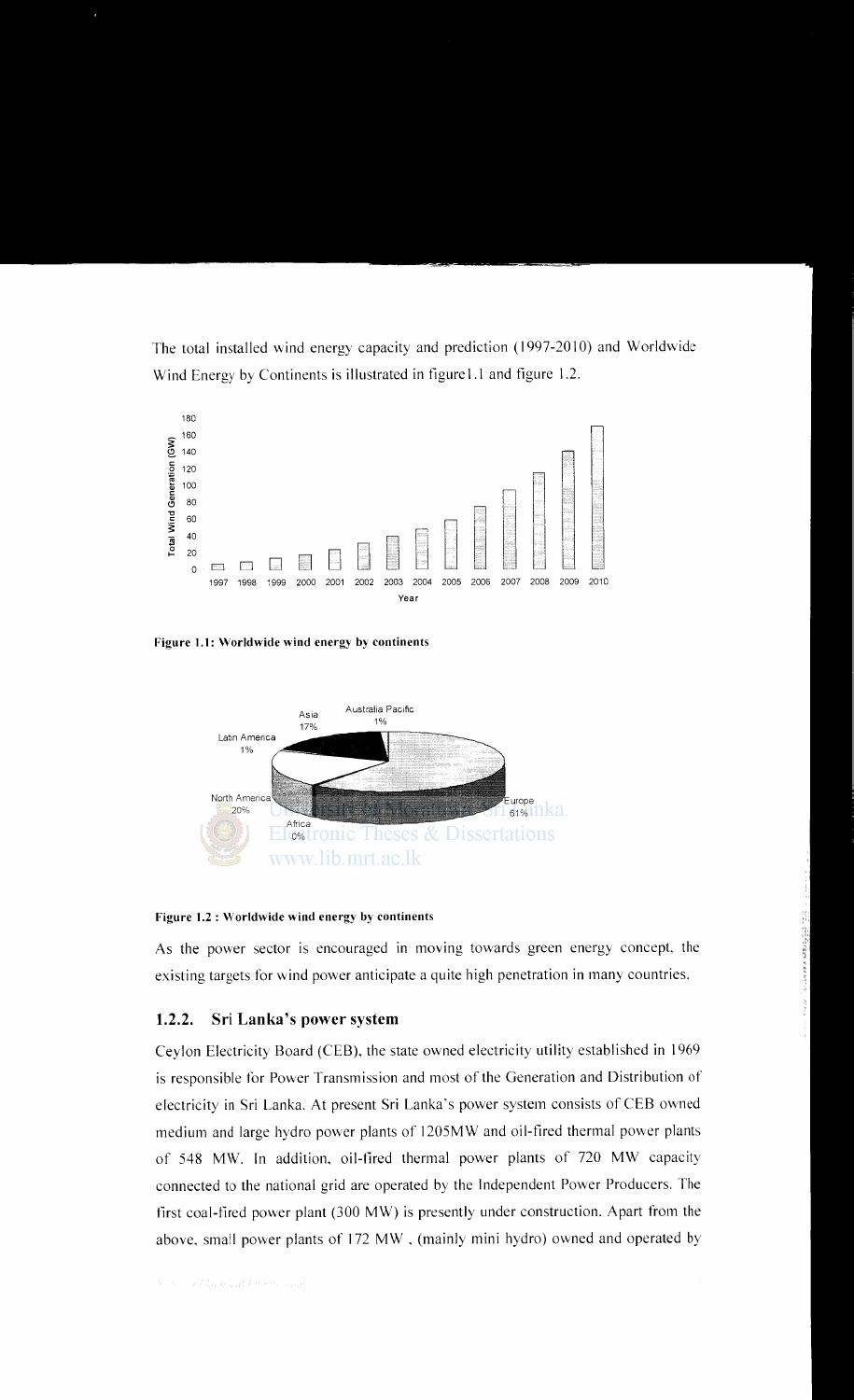the private sector are connected to the 33kV distribution network as embedded generators [5]. CEB has issued letter of Intent to the private sector for the development of mini hydro and other embedded generators of about 200MW. Further, CEB has been operating a 3MW pilot wind power plant in the southern part of the country since 1999. Other wind power plants of 30MW are presently under construction by private developers in the north-western part of the country. In addition, proposals have been submitted to connect wind power plants of more than I OOMW. Most of these wind farms are in the Kalpitiya peninsula in north western Sri Lanka. CEB operates a 220kV/132kV transmission network with a total length of approximately 2100 km [6]. Maximum demand so far met by the CEB is 1922MW with an annual generation 9900GWh.

#### **1.2.3. Sri Lanka wind potential**

In the Sri Lankan contest. the country is now clearly at a cross road as tar as future power generation is concerned. The energy demand is increasing at around 6% per annum. Most of the energy generated is from imported fossil fuels. As the prices of petroleum based fossil fuels have been on the rise, the seriousness of the situation prompts the necessity of moving towards wind, the most promising and indigenous energy source available for future.

The wind-mapping results for Sri Lanka show many areas that are estimated to have good -to excellent wind resources (Refer Appendix A). These areas are concentrated largely in two mqjor regions. The first is the northwestern coastal region from the Kalpitiya Peninsula north to Mannar Island and the Jatfna Peninsula. The second region is the central highlands in the interior of the country. largely in the Central Province and also in parts of Sabaragamuwa and Uva Provinces [7]. This report is basically focused on analyzing the wind penetration capability of the Sri Lankan power system around Kalpitiya Peninsula (Refer Appendix B tor wind speed and power data at Narakkalliya site in Kalpitiya area).

### **1.2.4. Wind turbine generator technologies**

A Wind Turbine Generator (WTG) typically consists of two or three blades connected to a hub to form the rotor assembly. The rotor hub connects to a shaft which turns a generator, usually through a gearbox. The electrical output of the generator is then fed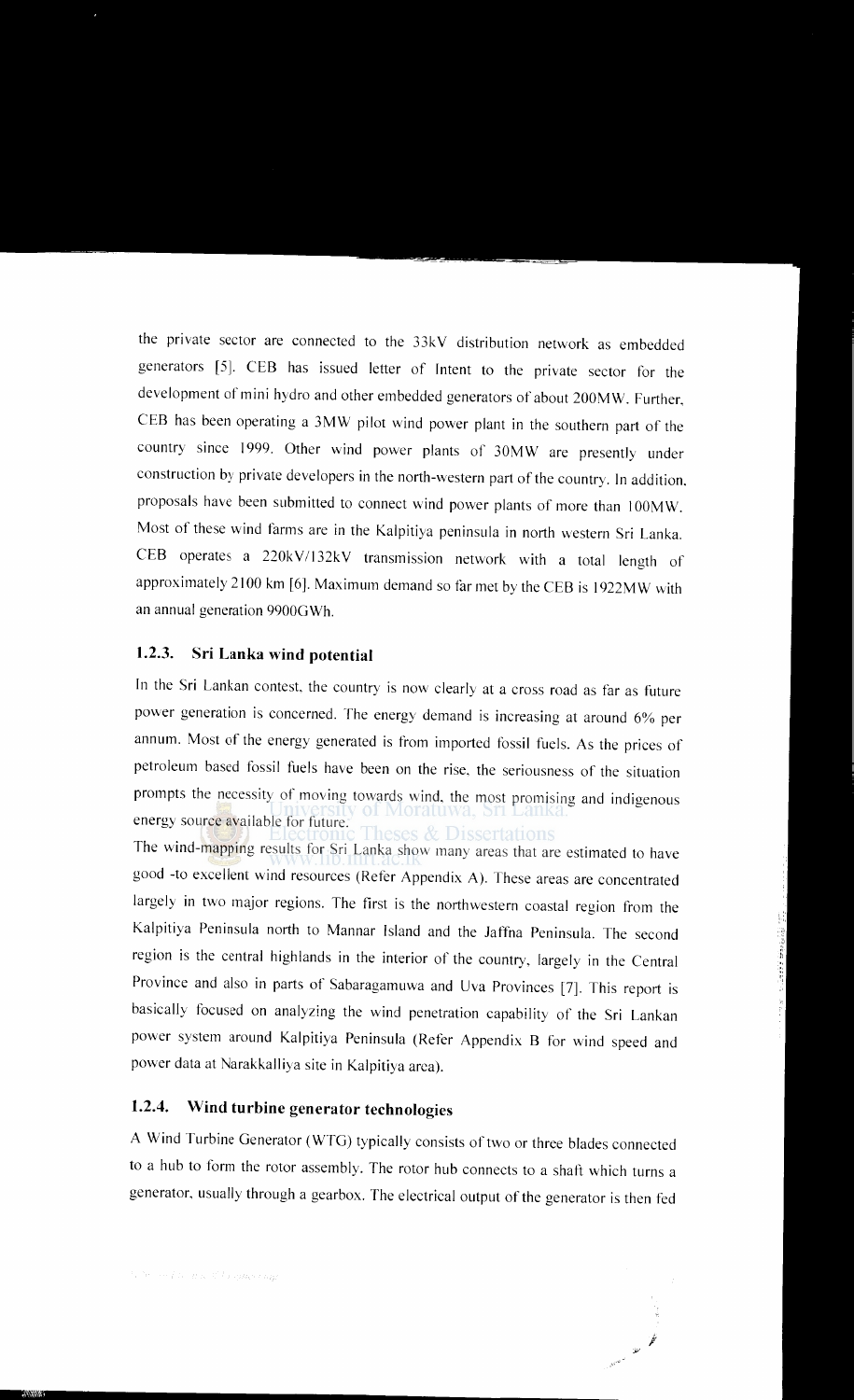to the grid either directly or through a system of power electronics that converts it to the correct grid frequency and voltage.

Three common technologies are used for wind turbine generators. The main differences between the three concepts are the generating system and the way in which the aerodynamic efficiency of the rotor is limited during high wind speeds. All wind turbines installed at present use one of the following systems, depicted in the figure 1.3.

- (a). Squirrel cage induction generator
- (b). Direct drive synchronous generator
- (c). Doubly fed induction generator





The squirrel cage induction generator is the oldest technology, and it is a directly grid coupled conventional induction generator. The power delivered can be varied by varying the rotor speed and hence the slip, but those rotor variations are very small (approximately l-2%). Therefore this wind turbine type is normally referred to as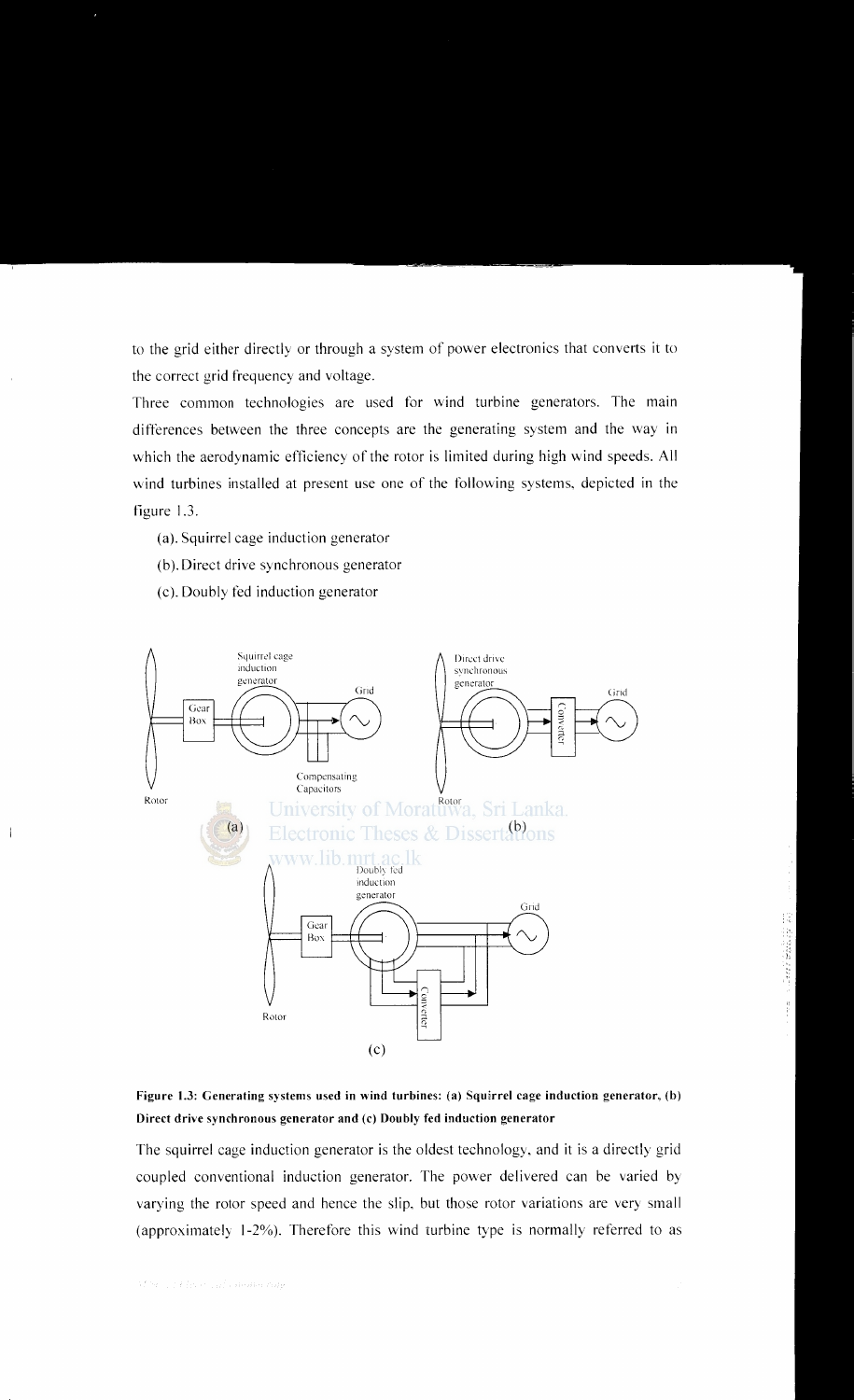fixed speed turbines. This type of generators always consumes reactive power and in most cases the reactive power consumption is fully compensated by using capacitors. In addition, there exist semi variable speed systems where the rotor resistance of the squirrel cage induction generator is varied by using power electronics. By changing the rotor resistance, the torque/speed characteristic of the generator can be shifted and approximately 10% of speed variation is achievable at relatively low cost.

The other two generating systems depicted in figure 1.3 are variable speed systems. To achieve variable speed operation. the mechanical rotor speed and the electrical grid frequency should be decoupled. In doubly fed induction generator. the rotor is decoupled from the grid by using partially rated back to back voltage source converter and in direct drive synchronous generator, the generator is completely decoupled from the grid by power electronics converter [8].

#### 1.2.5. Impacts of wind power on the power system

Impacts of wind power on the power system can be broadly divided into two sectors as local impacts and system wide impacts. The aspects coming under those sectors are depicted in the table below:

| Local impacts<br>Univers |                                                                                       | System wide impacts Sri Lanka. |                                          |
|--------------------------|---------------------------------------------------------------------------------------|--------------------------------|------------------------------------------|
|                          | 1. Branch flows and node voltages ectroliant. Dynamics and stability tions            |                                |                                          |
|                          | Protection schemes, fault currents and $\frac{1}{2}$ . Reactive power voltage control |                                |                                          |
|                          | switchgear ratings                                                                    |                                | possibilities                            |
|                          | 3. Harmonics                                                                          |                                | 3. Frequency control and dispatch of the |
|                          | 4. Flicker                                                                            |                                | remaining conventional units             |

#### Table 1-1: Local and system wide impacts of wind power

The first two aspects coming under local impacts should always be investigated when connecting new generating capacity to a power system. and the issues are therefore not specific for wind power [9].

The way in which wind turbines affect the voltages at nearby nodes varies with the wind turbine generator technology used. The induction generator with squirrel cage rotor cannot control its terminal voltage. Therefore. additional equipment such as capacitor banks or SVCs (Static Yar Compensators) are necessary for voltage controlling. On the other hand. variable speed turbines have the capability of varying the reactive power at a given active power. rotor speed and terminal voltage. but the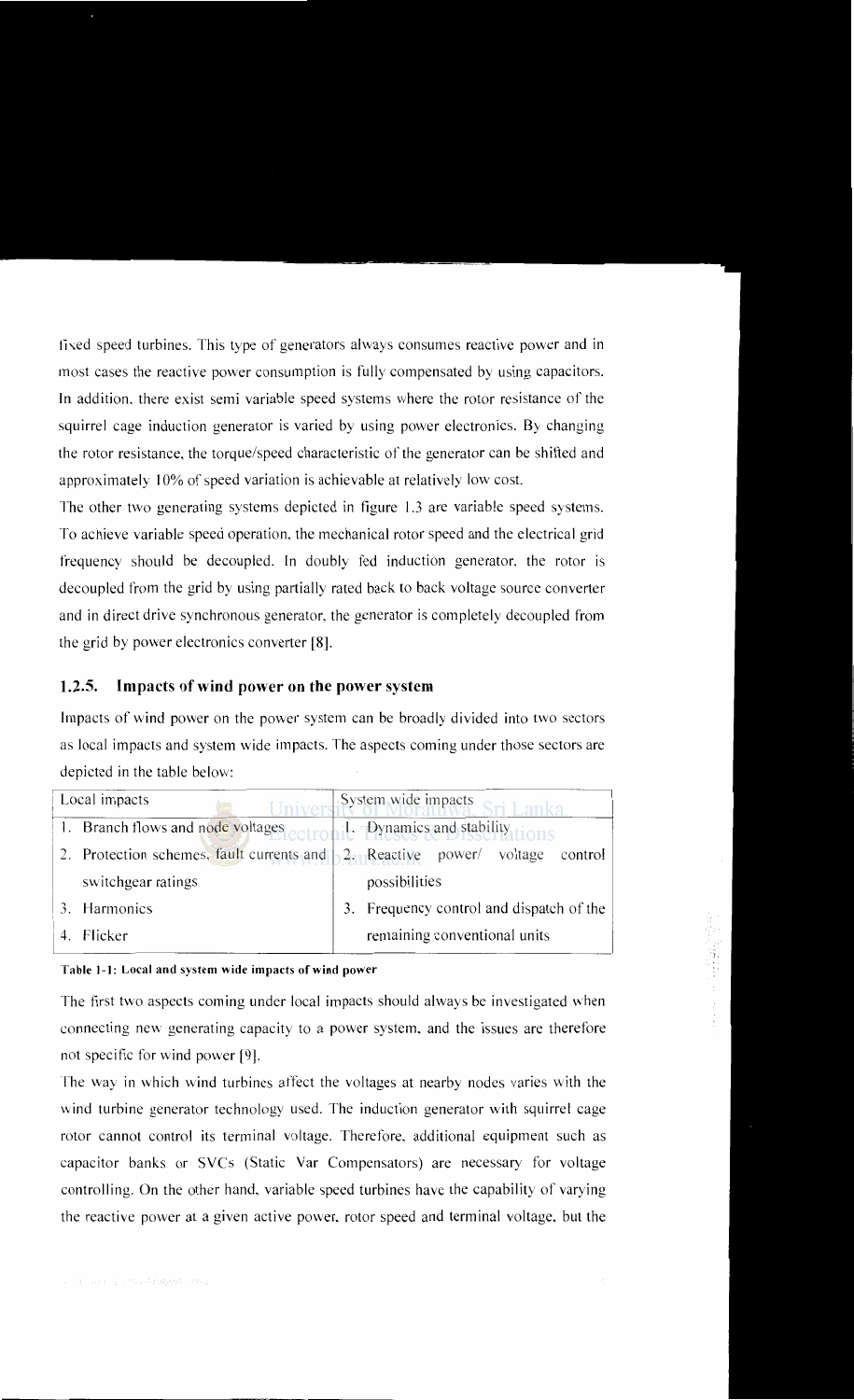range over which the reactive power can be controlled depends on the size of the power electronic converter.

Direct drive variable speed turbines have an advantage here because they already have large converters and some extra capacity can be added to allow reactive power control at a marginal cost. However doubly fed induction generators already have an advantage of using small converters and adding converter capacity to control reactive power tends to cancel this advantage.

The contribution of wind turbines to the fault currents is also different in three main wind turbine types. Directly grid coupled squirrel cage induction generators contribute to the fault currents and rely on conventional protection schemes. DFIG also contributes to the fault currents, but is quickly disconnected when a fault occurs due to the sensitivity of power electronics used. Direct drive generators hardly contribute to the fault currents because the power electronic converter which the turbine is equipped with cannot carry a fault current.

The harmonic effects are important when generators are coupled to the grid through power electronic devices; therefore this is mainly applied to variable speed turbines. However, in case of modern power electronic converters with high switching frequencies, advanced control algorithms and filtering techniques, the harmonic issue should not be a major problem.  $\epsilon$  Theses  $\&$  Dissertations

The flicker issue is typical to wind turbines due to the intermittent nature of the wind resource. The problem is critical for fixed speed turbine generators as it is not possible to store the turbulence of the wind in the form of rotational energy in the rotor. For a variable-speed turbine, the power fluctuations caused by wind variations can be more or less absorbed by changing the rotor speed and thus power variations originating from the wind conversion and the drive train can be reduced. Depending on the strength of the grid connection, the resulting power fluctuations can result in grid voltage fluctuations, which can cause unwanted fluctuations in bulb brightness.

As wind turbine generators use different technologies other than that of conventional synchronous generators, analyzing the impact of dynamics and stability of the power system become important. Adequate modelling of turbine generating systems is essential to investigate those impacts.

The second aspect coming under system wide impact is the reactive power and voltage control possibilities. Wind power affects the reactive power generation and voltage control possibilities in the system mainly for following reasons.

Marchart Inc. End Edgman Day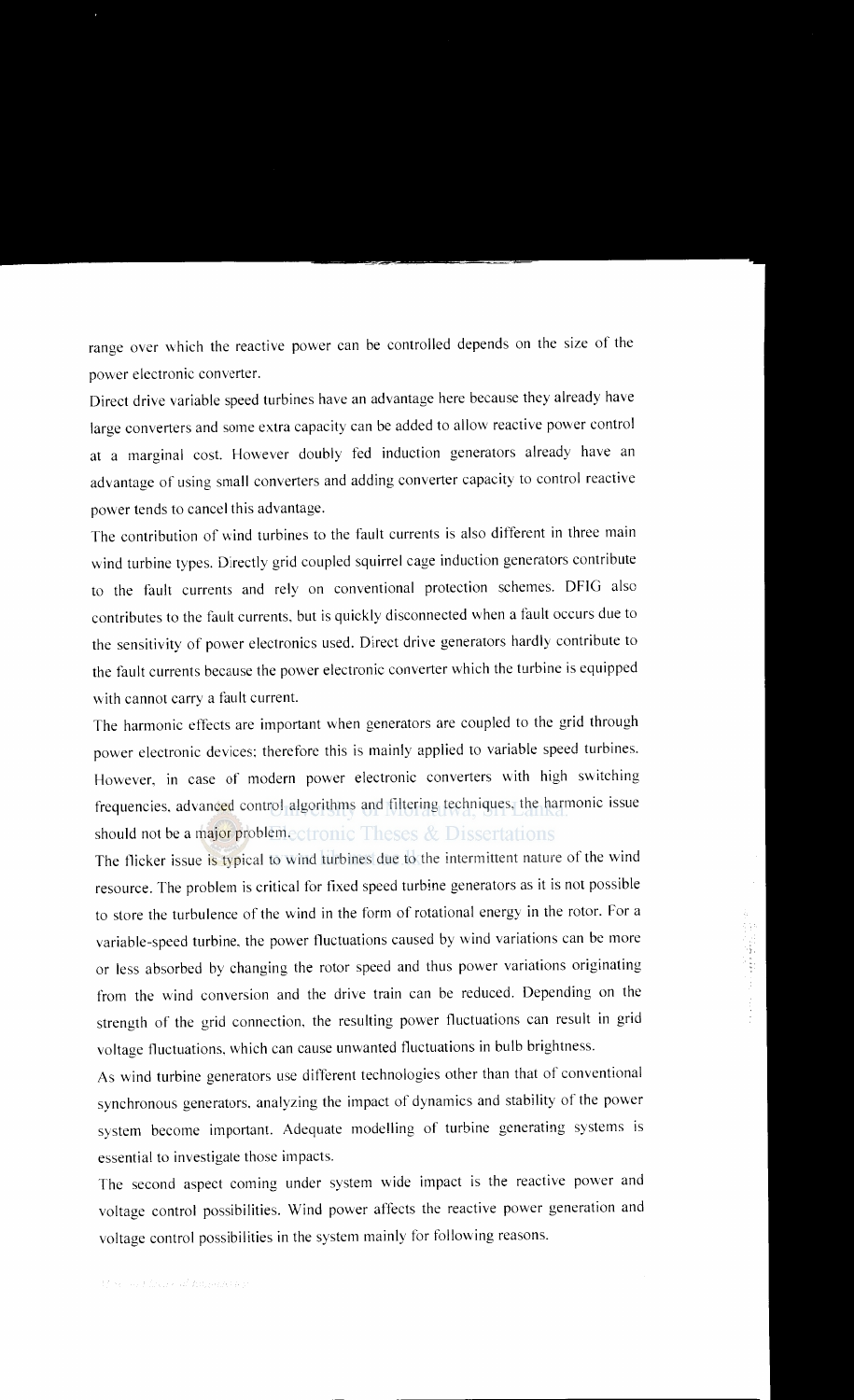- Wind turbine generating systems have very limited capability to vary their reactive power output
- Wind power plants cannot be flexibly located compared to conventional thermal power plants from the perspective of grid voltage control
- Wind power plants are weakly coupled to the grid at low voltages and distance sites

Due to the above facts, a comprehensive analysis on power system voltage control possibilities should be conducted when integrating wind power plants in to the power system.

Since the prime mover of the wind power cannot be controlled, it impacts on the frequency control and the dispatch of the remaining conventional units in the power system. Further the variability of wind on long term  $($  > 15 min.) tends to complicate the dispatch of conventional units by varying the demand curve to be matched by those generating units.

All the above discussed effects become more severe at high wind power penetrations. The topic of this dissertation is focused on quantifying the wind penetration level in a particular area of the power system based on the limit at which system wide effects

start to occur.

University of Moratuwa, Sri Lanka. **Electronic Theses & Dissertations** 

## **1.3. Motivation WWW.lib.mrt.ac.lk**

The Government of Sri Lanka has declared the development of renewable energy to be of high priority in line with the national policy of maximizing indigenous sources and ensuring fuel diversity.

At present a large number of wind power development proposals have been submitted to CEB in order to get the approval to connect into the national grid. A clear idea about the power system's capability of absorbing wind power is essential when granting permission to develop those wind farms. This study is an attempt to figure out the wind absorption capability of the Sri Lankan power system around Kalpitiya peninsula.

### **1.4. Research approach**

The topic being investigated in the research project is the impact of large wind integration on the power system both in the steady state and the transient state. The outcome will be a quantified wind penetration level in a particular area of the power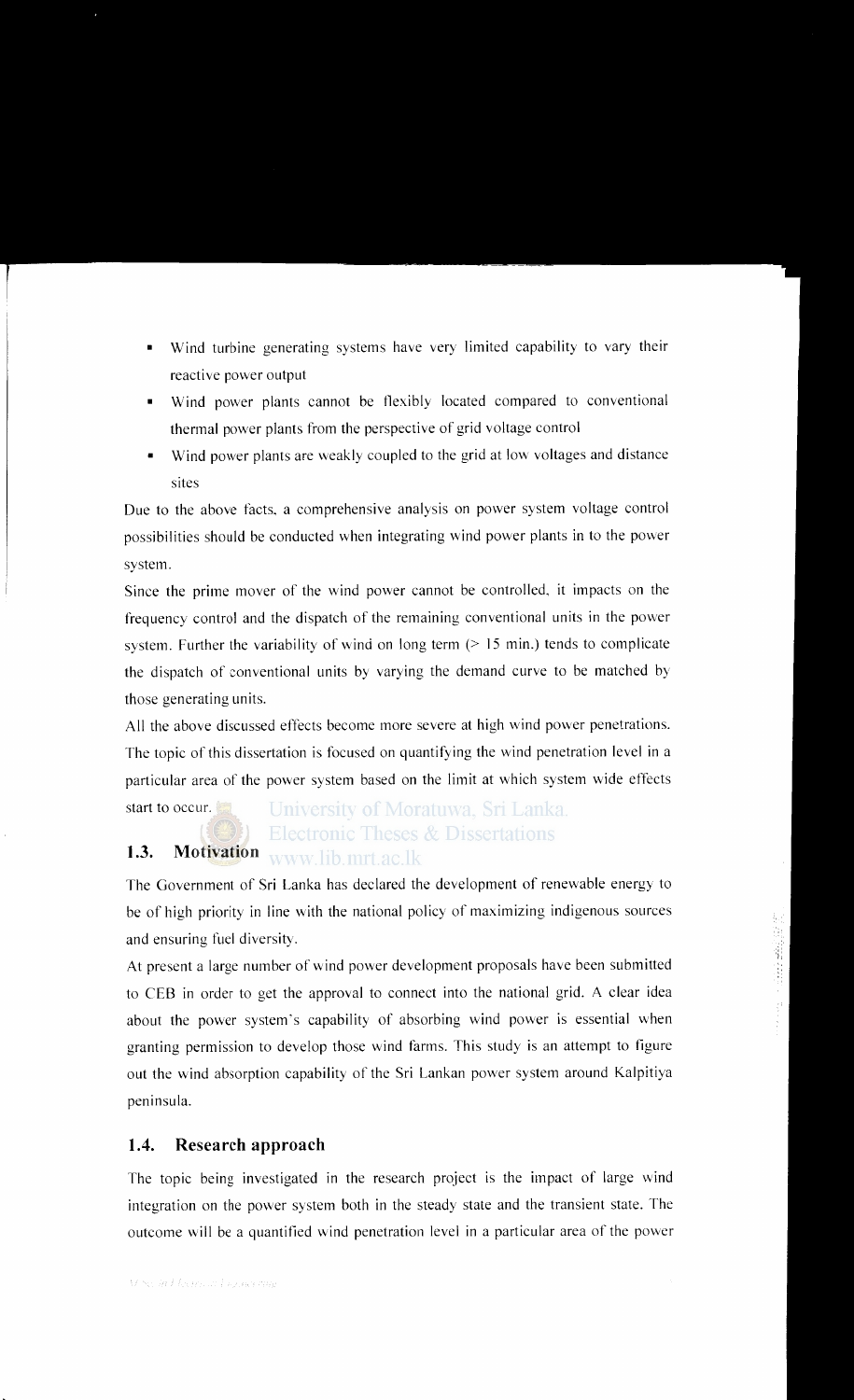system based on the limit at which the adverse effects of wind power starts to occur on the power system. Note that, in this dissertation, the penetration level is defined as the amount of wind power that can be absorbed in to the grid at a particular point in a given year.

The study will narrow down to Kalpitiya peninsula and the reasons for this are described below.

Large numbers of wind power development proposals around this area have already been submitted to the utility and it is assumed that they should be served as first come first serve basis.

Out of other resource areas (mainly Mannar, Jaffna and Central Hills), only Mannar is located on the same wind line with Kalpitiya where the system frequency concerns have to be handled together. However the access to the national grid from Mannar sites is not developed yet and there are no proposals to extend the national grid towards Mannar sites up to year 2016. Hence this research omits the possibility of developing Mannar wind sites within the study period (2010-2016).

The penetration levels of the other locations can be separately treated based on the fact that their wind patterns do not coincide with the studied region. But, it may further complicate the dispatch schedules of the remaining conventional units and hence more attention needs to be paid on the power system operational aspects.

Out of the three common wind generating technologies, this dissertation use doubly fed induction generator (DIFG) technology to model wind turbine generators as it is the most popular technology at present. Further, the adverse effects of directly coupled induction generators such as severe voltage fluctuations and limitations in reactive power capabilities should be eliminated to comply with the grid code. Hence. the impact of directly grid coupled generators on the grid can be assumed more or less similar to the DIFGs after adopting the eliminating techniques such as static var compensators, soft starters and rotor resisters to damp out input variations, which become compliment to comply with the grid code.

In this research project, the widely known power system simulation software package  $PSS^{\circledast}E$  was used. This program contains dynamic simulation models for wind turbines that have been successfully used by numerous  $PSS^*E$  users around the globe.

The first step was to use load flow simulations to investigate network limitations at the steady state. The next step was to investigate the impact of wind power on the power system dynamic behaviour. Finally. quantified grid absorption capabilities for the